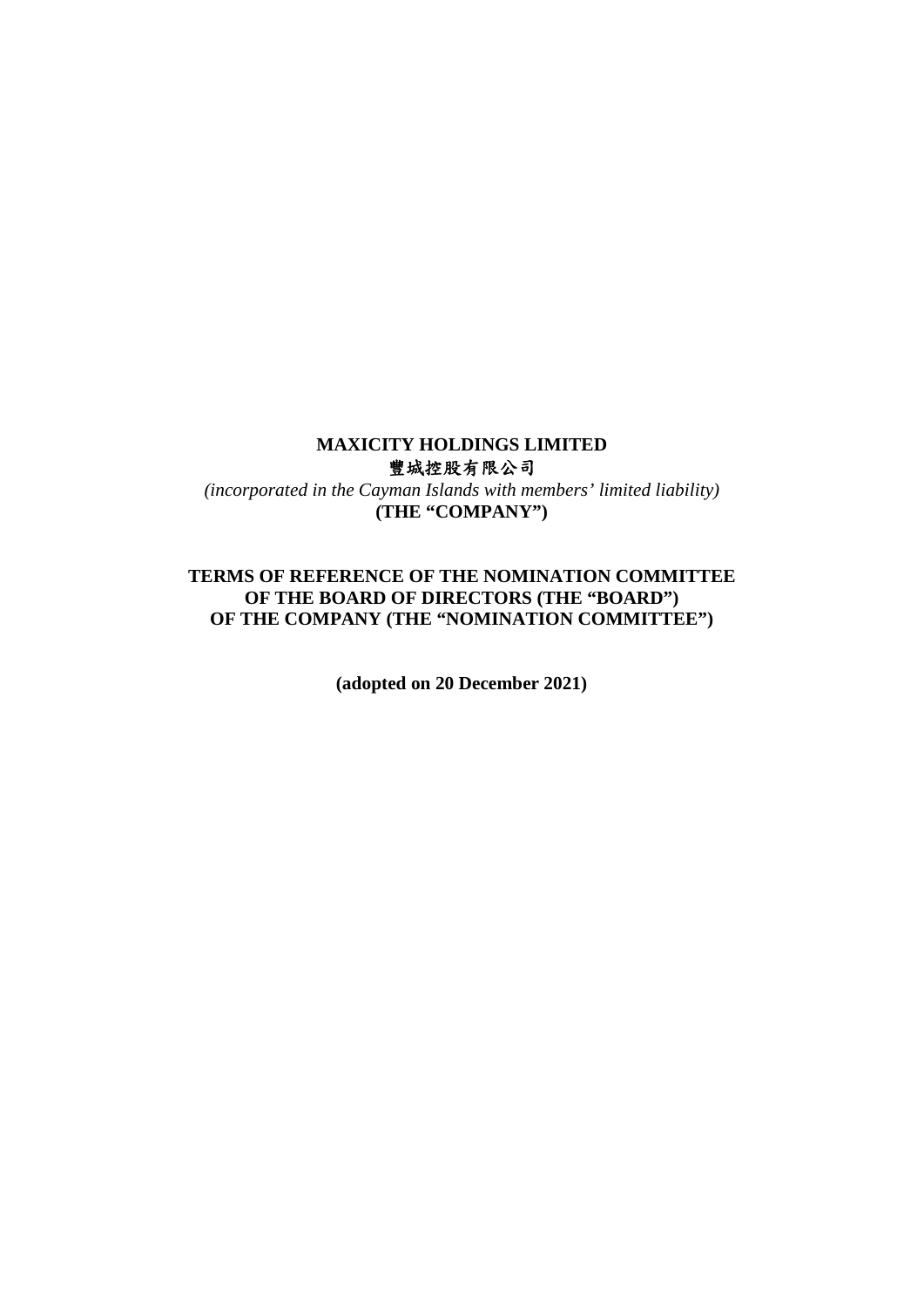# *Constitution*

1. The Nomination Committee is established pursuant to a resolution passed by the Board at its meeting held on 25 November 2019. The constitution of the Nomination Committee shall comply with the requirements of the Rules Governing the Listing of Securities on The Stock Exchange of Hong Kong Limited (the "**Stock Exchange**") (the "**Listing Rules**") from time to time.

# *Membership*

- 2. Members of the Nomination Committee shall be appointed by the Board from among the directors of the Company and shall consist of not less than three members, a majority of whom should be independent non-executive directors.
- 3. The chairman of the Nomination Committee shall be appointed by the Board and shall be the chairman of the Board or an independent non-executive director.
- 4. The appointment of the members of the Nomination Committee may be revoked, replaced or additional members may be appointed to the Nomination Committee by separate resolutions passed by the Board and by the Nomination Committee. An appointment of a member of the Nomination Committee shall be automatically revoked if such member ceases to be a member of the Board.
- 5. The term of office of a member of the Nomination Committee shall be determined by the Board.

#### *Notice of meetings*

- 6. Unless otherwise agreed by all the Nomination Committee members, a meeting shall be convened by at least 14 days' notice.
- 7. An Nomination Committee member may or the secretary of the Nomination Committee at the request of any Nomination Committee member may at any time summon a Nomination Committee meeting.
- 8. Notice of meeting shall be given to each Nomination Committee member in person orally or in writing or by telephone or by facsimile transmission or email at numbers or addresses from time to time notified to the company secretary of the Company by such Nomination Committee member or in such other manner as the Nomination Committee members may from time to time determine.
- 9. Any notice given orally shall be followed by confirmation in writing before the meeting.
- 10. Notice of meeting shall state the purpose, time and place of the meeting and shall be accompanied by an agenda together with other documents which may be required to be considered by the members of the Nomination Committee for the purposes of the meeting. These should be sent to all Nomination Committee members in a timely manner and at least 3 days before the intended date of the meeting (or other agreed period).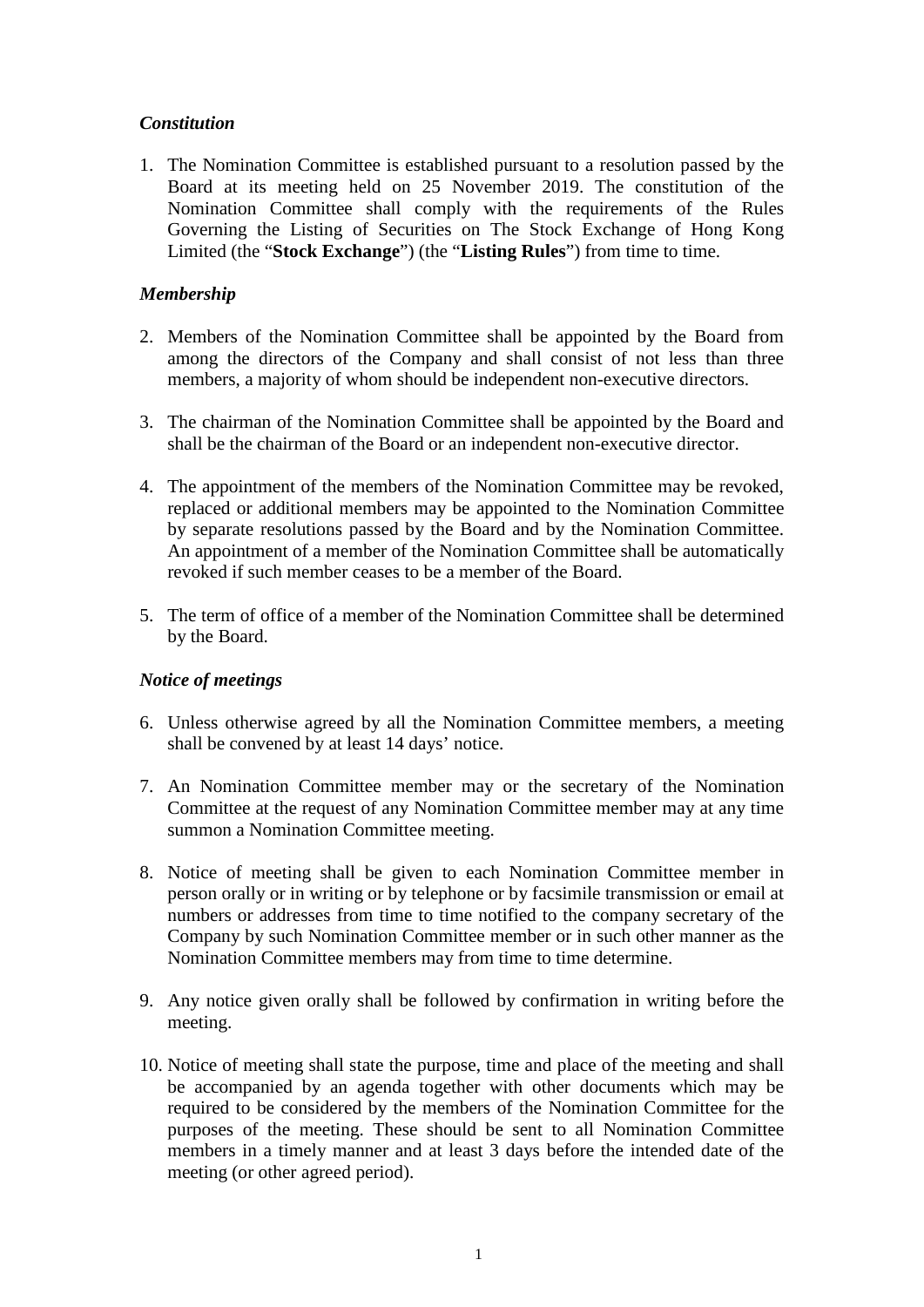### *Attendance at meetings*

- 11. The quorum of a Nomination Committee meeting shall be two members, one of whom must be an independent non-executive director.
- 12. The company secretary of the Company shall be the secretary of the Nomination Committee. The secretary of the Nomination Committee or in his absence, his representative or any one member, shall be the secretary of the meetings of the Nomination Committee.
- 13. Members of the Nomination Committee may attend meetings of the Nomination Committee either in person or through other electronic means of communication.
- 14. Resolutions of the Nomination Committee at any meeting shall be passed by a majority of votes of members if more than two members are present and by a unanimous vote if only two members are present.

## *Frequency of meetings*

15. Meetings shall be held at least once a year.

## *Alternate Nomination Committee member*

16. A Nomination Committee member may not appoint any alternate.

#### *Authority*

- 17. The Nomination Committee is authorised by the Board to seek such further information from the management of the Company as it may require in order to enable it to discharge its duties.
- 18. The Nomination Committee is authorised by the Board to obtain outside legal or other independent professional advice and to secure the attendance of outsiders with relevant experience and expertise if it considers this necessary.

#### *Duties*

19. The duties of the Nomination Committee shall be:

- (a) to review the structure, size and composition (including the skills, knowledge and experience) of the Board at least annually and make recommendations on any proposed changes to the Board to complement the Company's corporate strategy;
- (b) to identify individuals suitably qualified to become members of the Board and select or make recommendations to the Board on the selection of, individuals nominated for directorships;
- (c) to assess the independence of independent non-executive directors; and